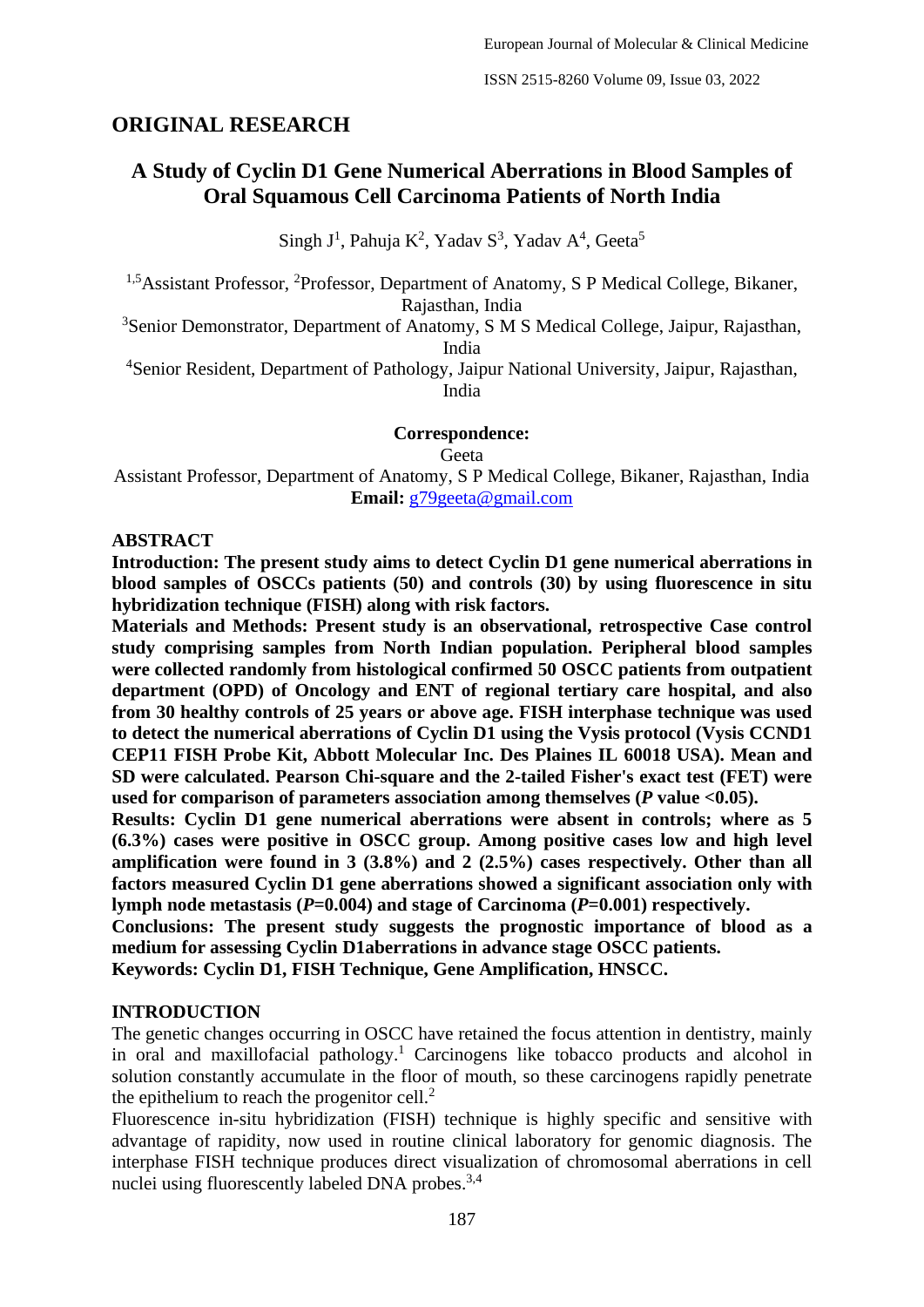The genes involved in cell cycle regulation represent targets of oncogenic abnormalities among which Cyclin D1 is most involved. In human cells, cell division is controlled by the activity of Cyclin-dependent kinases (CDKs) and activating coenzymes, the CDK inhibitors, which may be influenced by genetic variations in the corresponding genes.<sup>5,6</sup>

Cyclin D1 proto-oncogene is an important regulator of G1 to S-phase transition in numerous cell types from diverse tissue. CCND1 is a proto-oncogene is located on the long arm of chromosome 11 (band 11q13). A frequent target in carcinogenesis is the deregulation of G1 to S phase progression of the cell cycle. The transition through G1 to S phase is regulated by cyclins, cyclin-dependent kinases (CDK)-CDK4 and CDK6 and their inhibitors. Cyclin D1 is a key regulatory protein at G1/S checkpoint of the cell cycle. It forms complexes with CDK4 or CDK6 and is responsible for the phosphorylation of the retinoblastoma tumor suppressor protein, resulting in the release of E2F transcription factors that allow cell to enter into S phase. The G1/S checkpoint is frequently altered in many epithelial tumors and may confer growth advantage and enhanced tumor genesis. The detection of CCND1 using a simple and sensitive method would be valuable for the development of effective treatment modalities for oral cancer. 7,8

Alarming numbers of the population from North India region currently suffering from cancer and substantial numbers of patients comprise of OSCCs. Understanding the epidemiology and the risk factors for oral cancers can help early identification and prompt treatment of patients with oral cancers.

The primary objective of this study was to detect Cyclin D1 gene numerical aberrations in blood samples of controls and OSCCs patients from North Indian population by using fluorescence in situ hybridization technique (FISH). Secondary objective was to analyse the association between Cyclin D1 gene numerical aberrations with other risk factors.

### **MATERIALS AND METHODS**

Present study is an observational, retrospective case control study. The primary objective of this study was to detect Cyclin D1 gene numerical aberrations in blood samples of controls and OSCCs patients from North Indian population by using fluorescence in situ hybridization technique (FISH).

## **PATIENT CHARACTERISTICS**

The random samples were collected from 50 OSCC patients (42 males, 8 females) of the Outpatient Department (OPD) of Oncology and ENT respectively. The samples were also obtained from 30 healthy controls age and gender mached. All the samples comprise of North indian population.

### **INCLUSION CRITERIA**

For cases histopathologically proved OSCC patients. And for controls age 25 years or above, clinically normal and asymptomatic.

### **EXCLUSION CRITERIA**

OSCC patients who have been exposed to radio/chemotherapy and subjects with any other malignancy, any systemic illness or long term medication were excluded.

The institutional ethics committee (No.2879/MC/EC/2016 Dated16/12/2016) cleared the protocol and the information pertaining to the patients. Informed consent was obtained from all patients in accordance with our Institutional ethics committee guidelines. Clinical data of all patients with regard to the patients including age, gender, weight, height, dietary habits,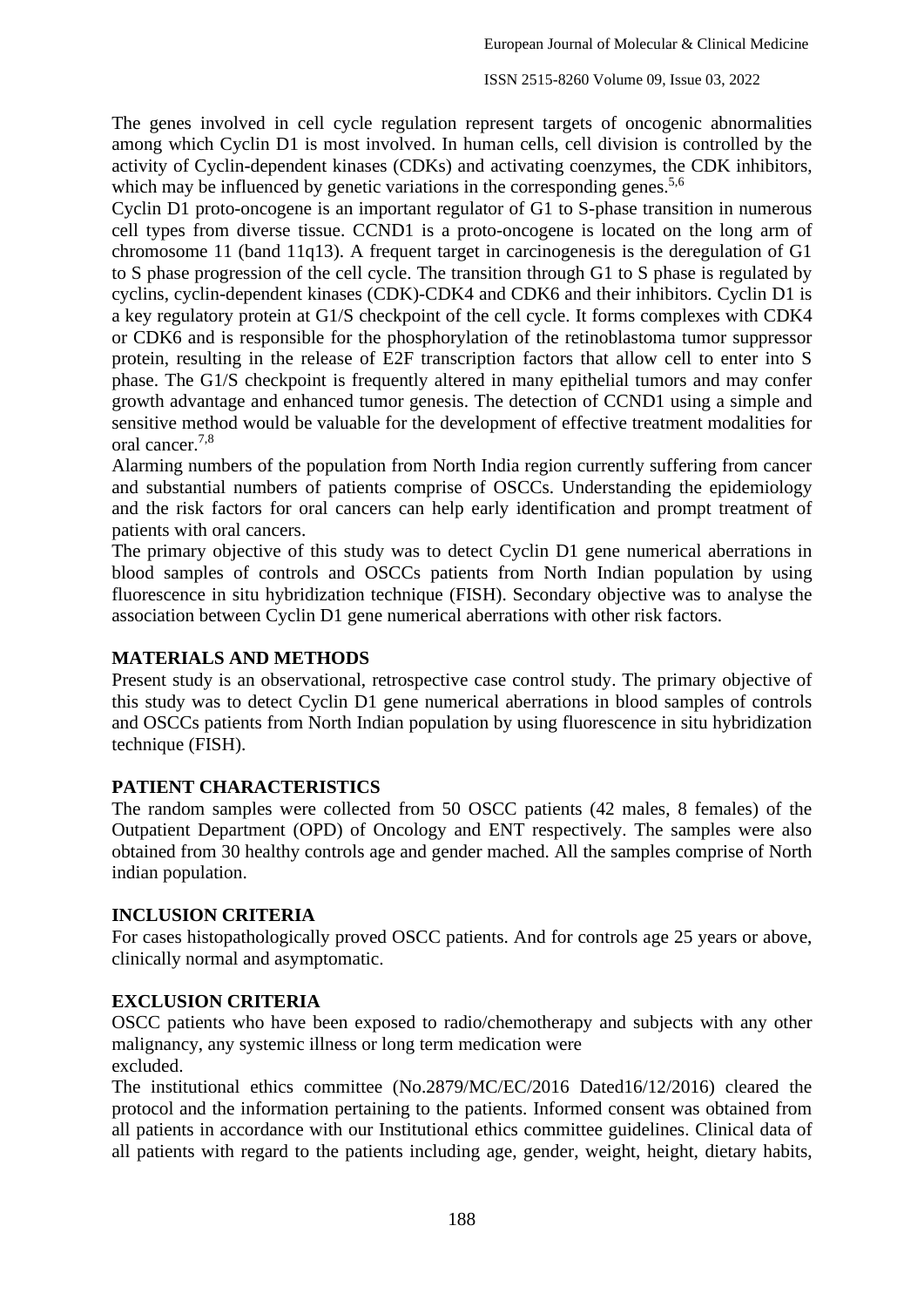tobacco chewing, smoking, alcohol consumption, duration of symptoms and the presence of lymph node metastasis factors helpful in study were record.

The clinical staging (TNM classification) was defined on the basis of the American Joint Committee on Cancer (AJCC).<sup>9</sup> The tumours were classified histopathologically in to well, moderately and poorly differentiated according to their cellular differentiation as defined by Pindborg JJ et al.<sup>10</sup>

#### **SAMPLE COLLECTION AND PROCESSING**

FISH technique was carried on blood samples by adopting Vysis protocol (Vysis CCND1 CEP11 FISH Probe Kit, Abbott Molecular inc. Des Plaines IL 60018 USA). Peripheral venous blood collected from the OSCC patients and controls, then immediately transferred into a sterile, heparinized tube and processed. 500 µl blood sample was taken in centrifuge tube and then 5ml pre-warmed KCl was added. Put it at 37°C in Incubator for 25 minutes. From the corner of the tube 3 ml freshly prepared chilled Carnoy's fixative was added. After that solution became black colour, then put it in refrigerator (2-4°C) for 10 minutes and after that centrifuged at 1000rpm for 10 minutes. Supernatant removed leaving behind 3ml solution with pellet. Slides were prepared by adding 10-30μl of the centrifuged cell pellet on to it, and hybridization areas marked with a diamond tipped scribe. Slides were put on the slide warmer (60°C) for 1hour. Slides then put through an alcohol gradient (freshly made each time) 70%, 80% and 100% for 2 min each and completely dried. Keep the slides in **Solution A** (49ml D/W, 500 $\mu$ l 0.01NHCl, 100 $\mu$ l Pepsin) for 5 mints at 37°C in incubator. Then Keep the slides in **Solution B** (Formaldehyde 1.34ml (1340µl), 49ml D/W) for 5 mints at 4°C. Freshly prepared probe locus specific cyclin D1 (CCND1) (11q13), and centromeric probe (11p11.11-q11) (control probe) were added to one target area immediately and the cover slip was laid. Hybridization procedure was done overnight and then post hybridization washes were given with 2X SSC. Five microliter counterstain (DAPI diamidino-2 phenylindole) had applied to the target area of the slide and coverslip was placed. The slides were viewed under single bandpass fluorescence filter on a fluorescence microscope.

#### **EVALUATION OF FISH ANALYSIS**

Evaluation of the preparation was observed by counting 200 interphase nuclei according to criteria described by Hopman et al.<sup>11</sup> Enumeration of the fluorescent signals was done in 200 nuclei per slide under objective 100x, using a Leica DM2500 fluorescent microscope equipped with single band sets for DAPI, Fluorescein isothiocyanate (FITC) spectrum green and Tetramethyl rhodamine isothiocyanate (TRITC) spectrum orange to discriminate the colour signals of green for chromosome 11 centromeric DNA and orange for Cyclin D1 during scoring.

#### **DUAL PROBE COLOUR SETUP**

Green Signal: for chromosome 11 centromeric DNA

Orange Signal: for Cyclin D1 gene on chromosome 11

The hybridized signals appear as small spot since the region of a chromosome occupies only a small region of the nucleus. Results were interpreted using Leica application suite (LAS) software for image acquisition. At least 200 nuclei were scored using a 100X objective in each defined area, and each nucleus was assessed for the chromosome copy number.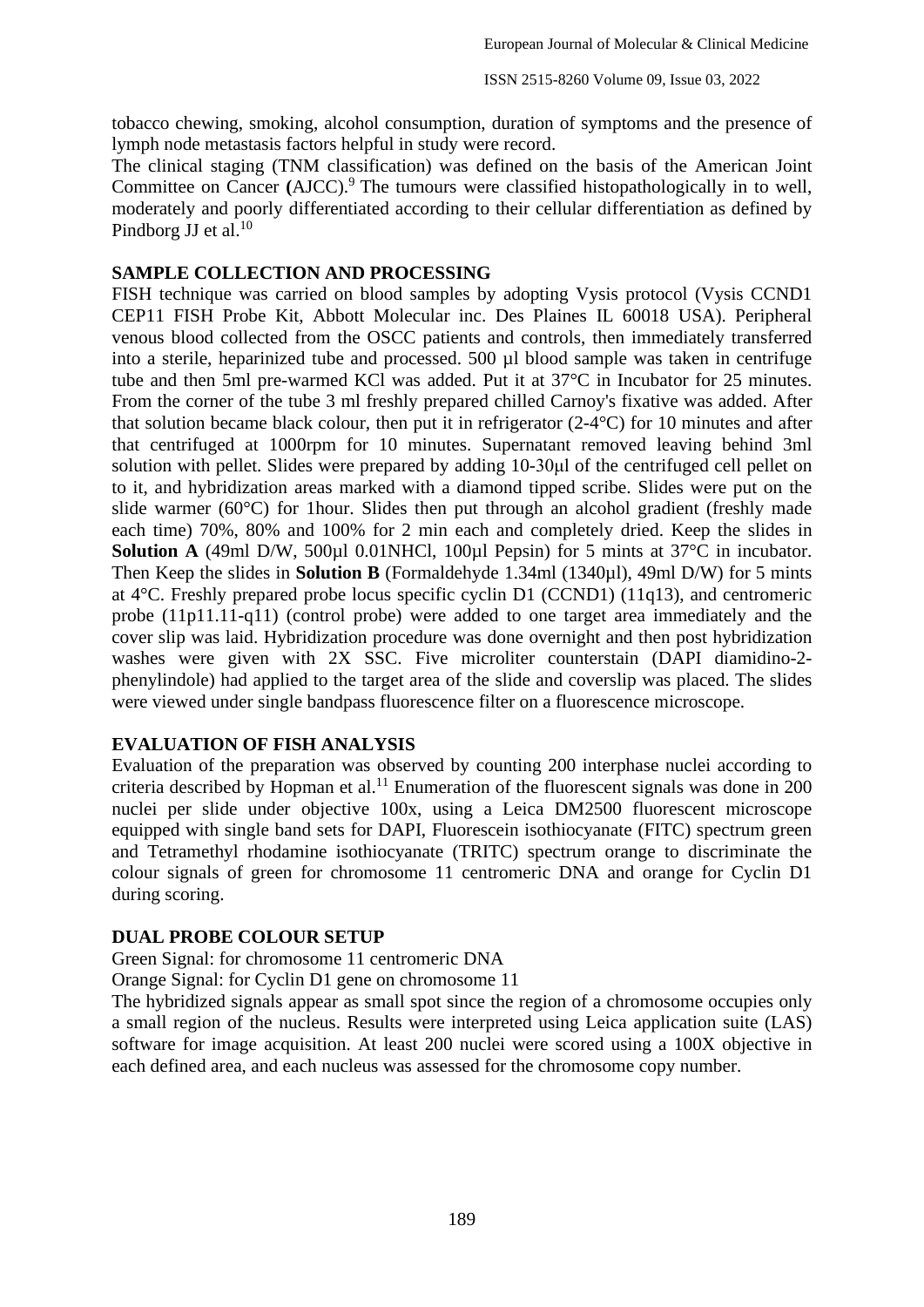### **TYPES OF CHROMOSOMAL ABERRATIONS NORMAL (NO ABERRATIONS)**

In a nucleus, two respective spectrum orange colour signals for Cyclin D1(CCND1) gene (11q13 region) and two respective green colour signals for chromosome11 (11p11.11q11 region). The signals ratio of the orange signals to the green signals is 1. (Figure 1A)

## **LOW LEVEL AMPLIFICATION**

Abnormal copy number of Cyclin D1(CCND1) gene was indicated by 3 or more respective orange colour signals with two respective green colour signals (chromosome11 (11p11.11q11))**.** If the signals ratio of the orange signals to the green signals is more than 2, it was considered positive amplification. When  $\geq 20\%$  of the nuclei exhibited  $\geq 3$  signals for CCND1, the tumour was considered to have a low-Level amplification. (Figure 1B)

## **HIGH (CLUSTER TYPE) LEVEL AMPLIFICATION**

Clusters of CCND1 (orange) signals were present in nucleus with two respective green colour signals (chromosome11 (11p11.11q11)). When clusters of CCND1 signals (orange) were observed in more than 20% of 200 nuclei, this was considered as showing "Cluster-type amplification of CCND1. (Figure 1C)

## **POLYSOMY**

The copy number of chromosome 11 (11p11.11q11) were quantified by enumeration of the respective centromeric probe (11p11.11-q11) green signal within the cell. In a nucleus, green signals were >2 and orange signals were also quantified according green signals.

## **DELETION OF CCND1 GENE (MISSING)**

In one nucleus, there were one or no orange colour signal for Cyclin D1 (CCND1) and two respective green colour signals for chromosome11 (11p11.11q11).

## **STATISTICAL ANALYSIS**

The results of FISH were compared with the clinic pathologic information of patients included patient age, gender, tumour site, disease stage, histopathology differentiation and the presence of lymph node metastasis, using IBM SPSS version 19 (IBM Corp., Armonk, NY, USA) computer program for windows. Mean and SD were derived for the continue parameters. Pearson Chi-square and the 2-tailed Fisher's exact test (FET) were used for comparison of parameters association among themselves. The significant *P* value in these tests is  $<0.05$ .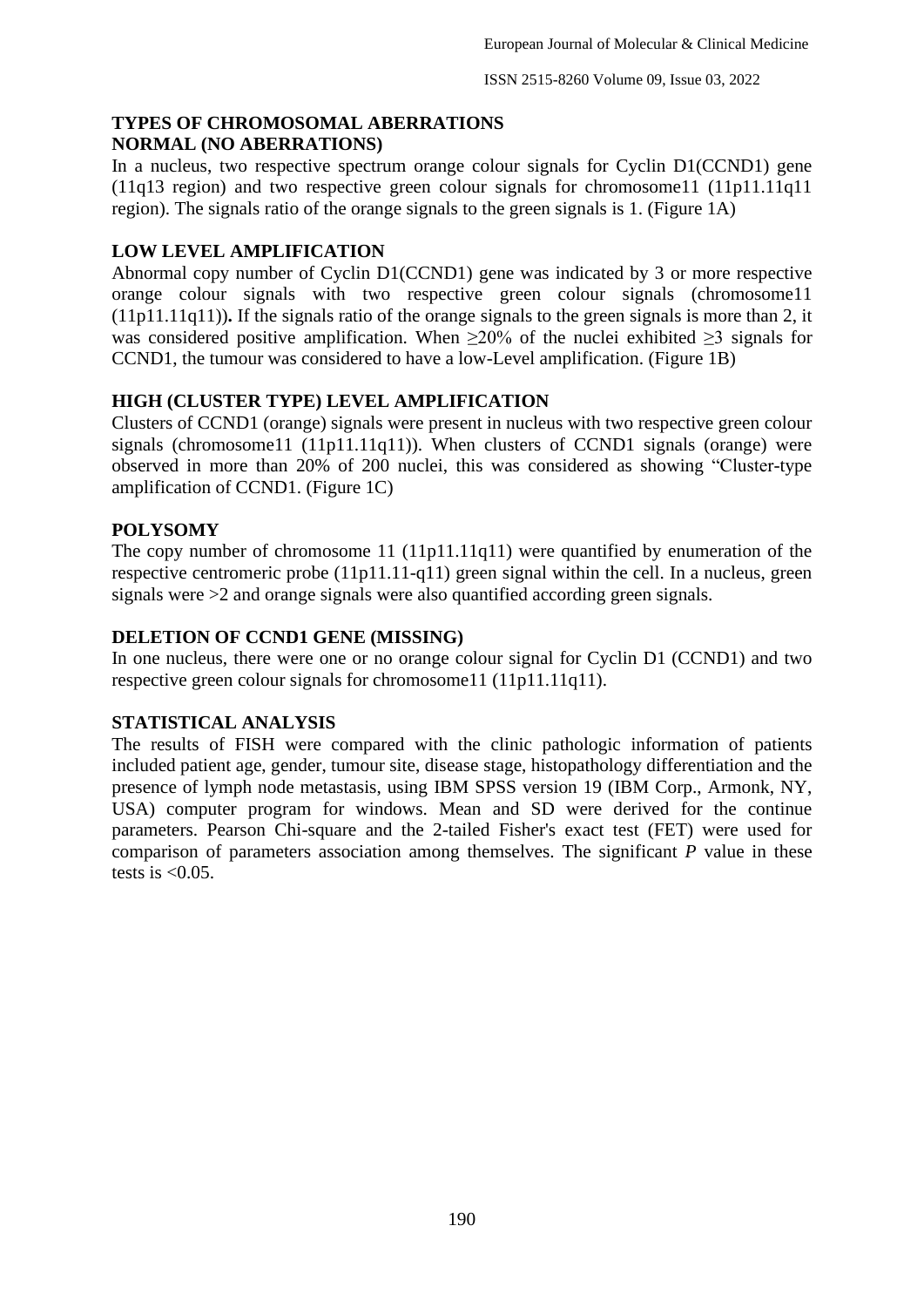

**Figure 1: FISH for Cyclin D1 gene showing blood cells interphase nuclei (Arrow), green signals for chromosome 11 centromere and orange signals for Cyclin D1 gene with DAPI counterstaining at 100x. A- Normal, B- Low level Amplification, C- Cluster Amplification.**

## **RESULTS**

The mean age of controls and patients were  $45.27 \pm 10.03$  and  $46.80 \pm 12.34$  years respectively (range, 22-70 years). The mean Body mass index (BMI) of controls and patients were  $22.67\pm3.15$  kg/m<sup>2</sup> and  $21.56\pm3.2$  kg/m<sup>2</sup> respectively. The 50 OSCC tumour sites were recorded as buccal mucosa (23), soft palate (3), lateral surface of tongue (11), retromandibular region (3), root of tongue (4), lower alveolar mucosa (6) and the floor of the mouth (4). TNM classification shows cases as Stage I (12), stage II (12), stage III (8), stage IV-A  $(7)$ , Stage IV-B  $(2)$  and stage IV-C  $(9)$  [Table 1].

The tumours were classified histopathologically in to well (17), moderately (26) and poorly differentiated (7) according to their cellular differentiation. Duration of diagnosis after first sign and symptoms of OSCC was 5.8±0.7 months (range, 1-24 months).

Cyclin D1 gene numerical aberrations were found positive in 5 (6.3%) out of 50 patients with primary OSCCs. Controls (30) were negative for numerical aberrations. Among OSCC patients, low level amplification was found in 3 (3.8%) and high level or cluster amplification was found in 2 (2.5%) cases, whereas Polysomy and Deletion of Cyclin D1 (CCND1 gene) were not observed. There was not significant association of gender, primary site of carcinoma, histopathological differentiation of OSCC with numerical aberrations of Cyclin D1 gene (Table 1); However, a significant association was present between stage of OSCC and lymph node metastasis with numerical aberrations of Cyclin D1 gene with a P-value of 0.001 and 0.004 respectively. The association of risk factors (alcohol consumption, tobacco chewing, smoking and socio-economic status) with numerical aberrations. No risk factor shows significant association with numerical aberrations of CCND1 gene (Table 2).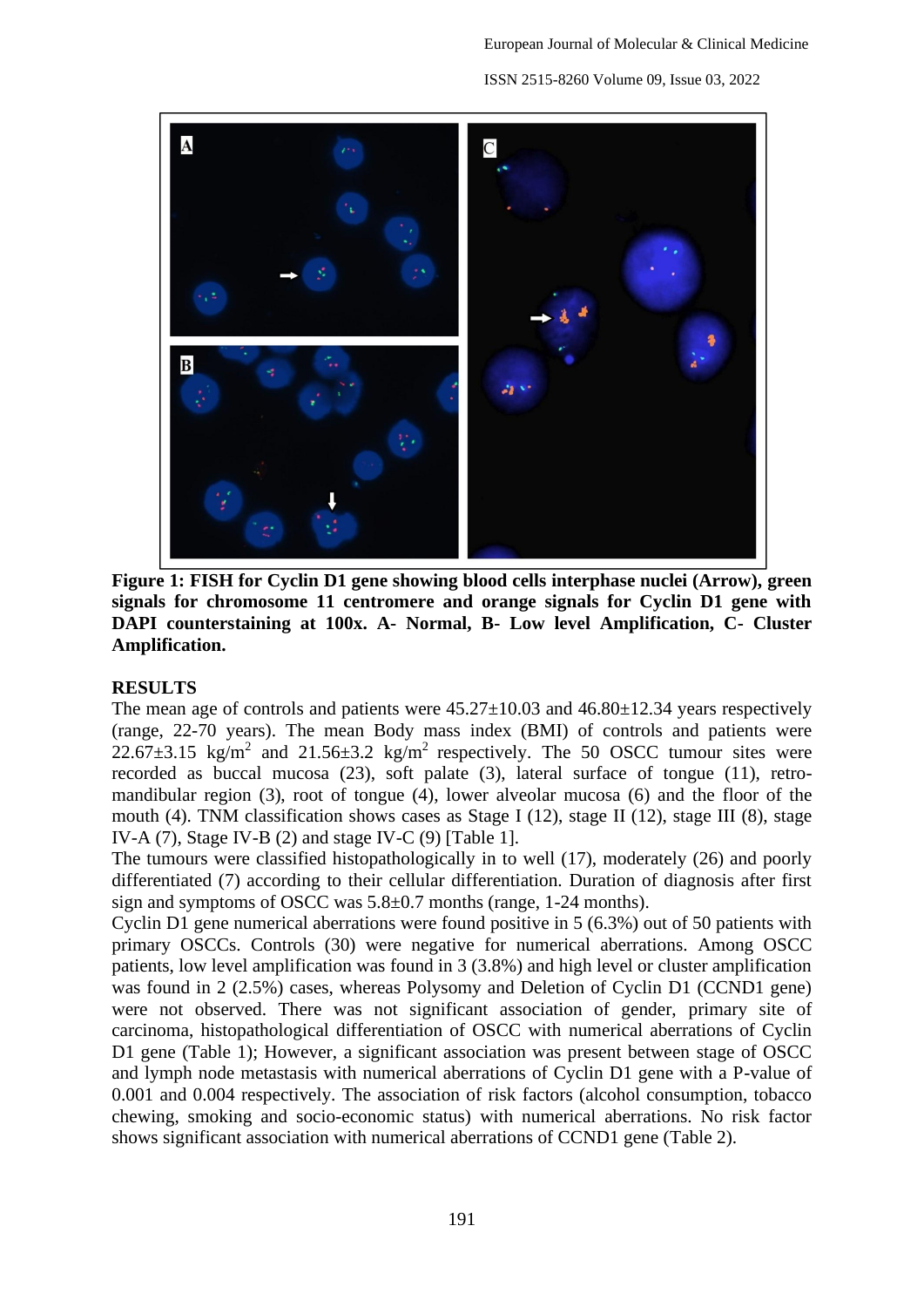ISSN 2515-8260 Volume 09, Issue 03, 2022

| <b>Various parameters</b>                        |                              |                | <b>Numerical aberrations</b> |                                                         |               | <b>Total</b>   |               | <b>P-value</b>    |  |
|--------------------------------------------------|------------------------------|----------------|------------------------------|---------------------------------------------------------|---------------|----------------|---------------|-------------------|--|
|                                                  |                              |                |                              | of Cyclin D1 gene<br><b>Positive</b><br><b>Negative</b> |               |                |               |                   |  |
|                                                  |                              | $\mathbf n$    | $\frac{0}{0}$                | $\mathbf n$                                             | $\frac{0}{0}$ | $\mathbf n$    | $\frac{0}{0}$ |                   |  |
| Gender                                           | <b>Male</b>                  | 37             | 74.0                         | 5                                                       | 10.0          | 42             | 84.0          | $0.557*$          |  |
|                                                  | <b>Female</b>                | 8              | 16.0                         | $\overline{0}$                                          | 0.0           | 8              | 16.0          |                   |  |
| <b>Primary Site of</b>                           | <b>Buccal mucosa</b>         | 20             | 40.0                         | 3                                                       | 6.0           | 23             | 46.0          | $0.741*$          |  |
| Carcinoma                                        | Soft palate                  | $\overline{2}$ | 4.0                          | $\mathbf{1}$                                            | 2.0           | 3              | 6.0           |                   |  |
|                                                  | <b>Lateral surface of</b>    | 10             | 20.0                         | 1                                                       | 2.0           | 11             | 22.0          |                   |  |
|                                                  | tongue                       |                |                              |                                                         |               |                |               |                   |  |
|                                                  | <b>Lower alveolar</b>        | 6              | 12.0                         | $\overline{0}$                                          | 0.0           | 6              | 12.0          |                   |  |
|                                                  | mucosa                       |                |                              |                                                         |               |                |               |                   |  |
|                                                  | Retro-mandibular             | 3              | 6.0                          | $\overline{0}$                                          | 0.0           | 3              | 6.0           |                   |  |
|                                                  | region                       |                |                              |                                                         |               |                |               |                   |  |
|                                                  | Root of tongue               | $\overline{4}$ | 8.0                          | $\overline{0}$                                          | 0.0           | 4              | 8.0           |                   |  |
| Histopathological                                | <b>Moderately</b>            | 22             | 44.0                         | $\overline{4}$                                          | 8.0           | 26             | 52.0          | $0.204*$          |  |
| grade of OSCC                                    | differentiated               |                |                              |                                                         |               |                |               |                   |  |
|                                                  | <b>Poorly differentiated</b> | 6              | 12.0                         | 1                                                       | 2.0           | $\overline{7}$ | 14.0          |                   |  |
|                                                  | <b>Well differentiated</b>   | 17             | 34.0                         | $\theta$                                                | 0.0           | 17             | 34.0          |                   |  |
| Lymph node                                       | N <sub>0</sub>               | 32             | 64.0                         | $\overline{0}$                                          | 0.0           | 32             | 64.0          | $0.004^{\dagger}$ |  |
| metastasis                                       | Yes                          | 13             | 26.0                         | 5                                                       | 10.0          | 18             | 36.0          |                   |  |
| <b>Stage of OSCC</b>                             | I                            | 12             | 24.0                         | $\overline{0}$                                          | 0.0           | 12             | 24.0          | $0.001*$          |  |
|                                                  | $\mathbf{I}$                 | 12             | 24.0                         | $\overline{0}$                                          | 0.0           | 12             | 24.0          |                   |  |
|                                                  | III                          | 8              | 16.0                         | $\overline{0}$                                          | 0.0           | 8              | 16.0          |                   |  |
|                                                  | <b>IVA</b>                   | $\overline{7}$ | 14.0                         | $\overline{0}$                                          | 0.0           | $\overline{7}$ | 14.0          |                   |  |
|                                                  | <b>IVB</b>                   | $\mathbf 1$    | 2.0                          | $\mathbf{1}$                                            | 2.0           | $\overline{2}$ | 4.0           |                   |  |
|                                                  | <b>IVC</b>                   | 5              | 10.0                         | $\overline{4}$                                          | 8.0           | 9              | 18.0          |                   |  |
| *Fisher's Exact test                             |                              |                |                              |                                                         |               |                |               |                   |  |
| <sup>†</sup> Pearson Chi-Square, p- value < 0.05 |                              |                |                              |                                                         |               |                |               |                   |  |

| Table 1: Association between Numerical aberrations of Cyclin D1 gene and Various parameters |  |  |  |
|---------------------------------------------------------------------------------------------|--|--|--|
|---------------------------------------------------------------------------------------------|--|--|--|

|  |  |  |  | Table 2: Association between Numerical aberrations of Cyclin D1 gene and Risk Factors |
|--|--|--|--|---------------------------------------------------------------------------------------|
|  |  |  |  |                                                                                       |

| <b>Risk Factors</b> |                       |                 | <b>Numerical aberrations of</b><br><b>Cyclin D1</b> gene |                 | <b>Total</b>  |                | <b>P-value</b> |                   |
|---------------------|-----------------------|-----------------|----------------------------------------------------------|-----------------|---------------|----------------|----------------|-------------------|
|                     |                       | <b>Negative</b> |                                                          | <b>Positive</b> |               |                |                |                   |
|                     |                       | n               | $\frac{0}{0}$                                            | n               | $\frac{0}{0}$ | n              | $\frac{0}{0}$  |                   |
| <b>Alcohol</b>      | N <sub>0</sub>        | 28              | 56.0                                                     | 1               | 2.0           | 29             | 58.0           | $0.047^{\dagger}$ |
| Consumption         | <b>Occasionally</b>   | 3               | 6.0                                                      | $\overline{2}$  | 4.0           | 5              | 10.0           |                   |
|                     | <b>Regular</b>        | 14              | 28.0                                                     | $\overline{c}$  | 4.0           | 16             | 32.0           |                   |
| <b>Smoking</b>      | N <sub>0</sub>        | 22              | 44.0                                                     | $\overline{2}$  | 4.0           | 24             | 48.0           | $0.818^{\dagger}$ |
|                     | <b>Mild</b>           | $\overline{2}$  | 4.0                                                      | $\Omega$        | 0.0           | $\overline{2}$ | 4.0            |                   |
|                     | <b>Moderate</b>       | 4               | 8.0                                                      | $\theta$        | 0.0           | 4              | 8.0            | $0.818*$          |
|                     | <b>Severe</b>         | 17              | 34.0                                                     | 3               | 6.0           | 20             | 40.0           |                   |
| <b>Tobacco</b>      | N <sub>0</sub>        | 11              | 22.0                                                     | $\Omega$        | 0.0           | 11             | 22.0           | $0.271*$          |
| <b>Chewing</b>      | Mild                  | 2               | 4.0                                                      |                 | 2.0           | 3              | 6.0            |                   |
|                     | <b>Moderate</b>       | 5               | 10.0                                                     | 1               | 2.0           | 6              | 12.0           |                   |
|                     | <b>Severe</b>         | 27              | 54.0                                                     | 3               | 6.0           | 30             | 60.0           |                   |
| Socio-economic      | <b>Upper Class(I)</b> | 15              | 30.0                                                     | 3               | 6.0           | 18             | 36.0           | $0.889*$          |
| <b>Status</b>       | <b>Upper Middle</b>   | 20              | 40.0                                                     | $\overline{2}$  | 4.0           | 22             | 44.0           |                   |
|                     | Class (II)            |                 |                                                          |                 |               |                |                |                   |
|                     | <b>Middle Class</b>   | 5               | 10.0                                                     | $\theta$        | 0.0           | 5              | 10.0           |                   |
|                     | (III)                 |                 |                                                          |                 |               |                |                |                   |
|                     | <b>Lower Middle</b>   | 5               | 10.0                                                     | $\Omega$        | 0.0           | 5              | 10.0           |                   |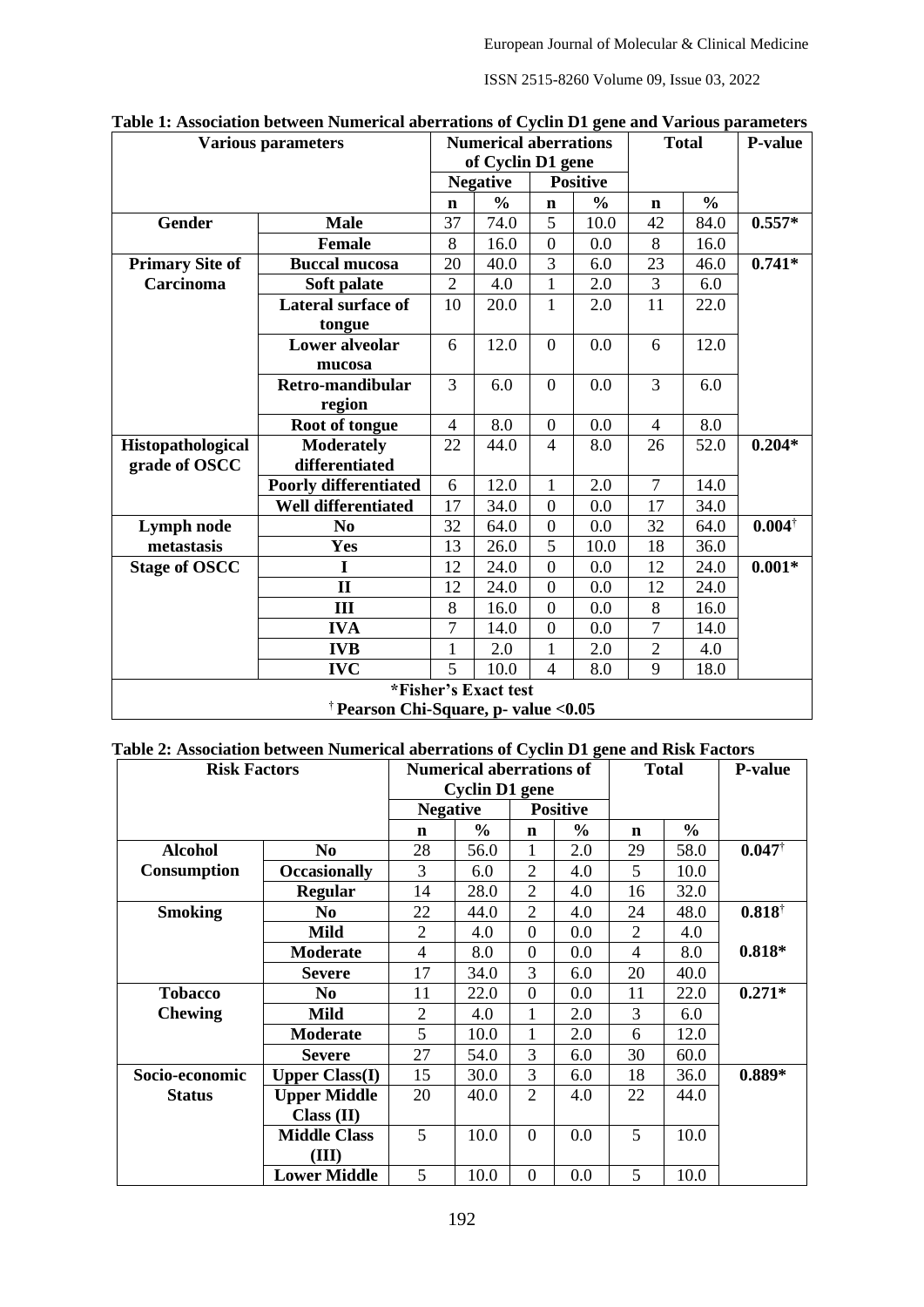ISSN 2515-8260 Volume 09, Issue 03, 2022

|                                                 | Class (IV) |  |  |  |  |  |  |  |  |  |
|-------------------------------------------------|------------|--|--|--|--|--|--|--|--|--|
| *Fisher's Exact test                            |            |  |  |  |  |  |  |  |  |  |
| <sup>†</sup> Pearson Chi-Square, p- value <0.05 |            |  |  |  |  |  |  |  |  |  |

### **DISCUSSION**

In the present study, we explored the feasibility using Cyclin D1 as a prognostic marker in OSCC by the FISH method on blood samples. We found 5(10%) cases positive for Cyclin D1 aberration. Similar to the results of Sunil PM et al,<sup>3</sup> in their study  $7(35%)$  cases of OSCC had chromosomal alterations using blood samples and they did not observe any association with risk factors. In the study of Miyamoto R et al,<sup>[12]</sup> CCND1 numerical aberration was identified in 42.0% (21 of 50 patients) of the tumours. Out of 21 tumours which showed the CCND1 numerical aberration, 5 (24%) had multiple single copies of CCND1 associated with chromosome 11 polysomy. In current study, the presence of the CCND1 numerical aberrations did not correlate significantly with age, gender and the tumour site.

Myo et al,<sup>13</sup> has concluded that the aberration in Cyclin D1 numbers to be valuable in identification of patients at high risk of late lymph node metastasis in stage I and II OSCCs. Rodrigo et al, $^{14}$  in their study correlated CCND1 amplification with clinicopathological parameters and found CCND1amplification was more frequent in T4 tumours and was associated with increased regional lymph node metastasis. In present study, a significant association was observed in between CCND1 amplification and TNM staging or lymph node metastasis.

Nimeus et al.<sup>15</sup> have reported positive Cyclin D1 amplification as low as 16% in OSCC cases while 56.5% in OSCCs of tongue has been reported by Fuji et al.<sup>16</sup> In the current study, the most common affected site of OSCC was buccal mucosa 20 (40%).

Huang X et al,<sup>17</sup> reported that clinicopathologic features of the cases failed to show any significant correlation with 11q13 amplification. Monteiro LS et al.<sup>18</sup> found that  $43.3\%$  (26) of the cases showed the presence of numerical aberrations. They could not find an association of numerical aberrations in the 11q13 region such as CCND1 amplification with any clinical and pathological variables such as nodal metastasis and also with survival. This could be due to the small size of our series, differences in tumour sites or possible differences in geographic populations.

Uzawa N et al, $8$  found that CCND1 numerical aberration was identified in 28 of 57 primary oral Squamous cell carcinoma (SCCs) (49.1%) and reported 8 tumours of cluster-type amplification for CCND1 out of 28 tumours. CCND1 numerical aberration was associated significantly with reduced disease-free survival ( $P=0.0004$ ) and overall survival ( $P=0.0179$ ). Mahdey HM et al,<sup>19</sup> observed positive amplification of Cyclin D1 was in 72% (36) of OSCCs. Lymph node metastasis of cheek SCCs showed a trend towards a significant association (P= 0.098) with cyclin D1 amplification whereas the lymph node metastasis of tongue SCC was clearly not significant  $(P= 0.593)$ .

Ramadan O R et al,<sup>4</sup> detected that  $8(26.7%)$  of the 30 formalin-fixed paraffin blocks cases were scored positive for CCND1 amplification and the relation between FISH and the demographic data (age, sex, the site of the tumour) of the patients, lymph node involvement, clinical stage and histological grade were not statistically significant. (*P*= 0.47, 0.67, 0.33, 0.15, 0.58 and 0.67 respectively).

Most of the studies related to Cyclin D1 numerical aberrations have used tumour cell sections whereas the present study used peripheral blood samples, which shows positive results. Study of Sunil PM et al,<sup>3</sup> have Supported the present study. Barrios L et al,<sup>20</sup> observed chromosomal aberrations in peripheral lymphocytes of patients with breast cancer. Allard WJ et al,<sup>21</sup> concluded that circulating tumour cells were present in the peripheral blood of various cancers but were not present in benign tumours. The usage of FISH technique on blood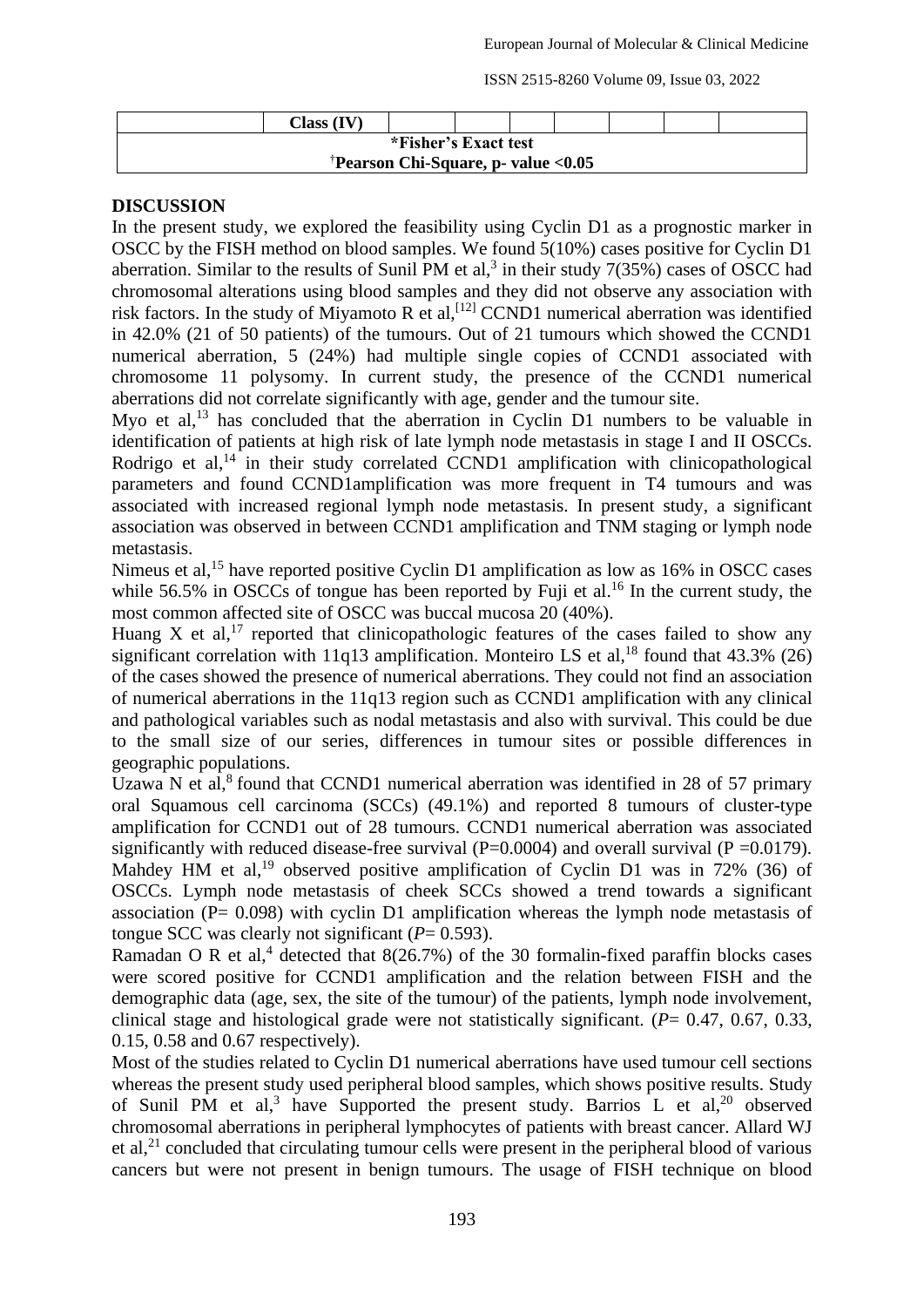samples makes the diagnosis much easier and very helpful in diagnosis of cancer avoiding unnecessary surgery, chemotherapy and radiotherapy.<sup>22</sup>

The present study is able to support the use of peripheral blood to detect Cyclin D1 aberrations by applying FISH interphase technique. The usage of blood sample for detection of gene aberrations supported by significant association with progression of OSCC. In the study, we use FISH technique on interphase cells which making it a better technique of molecular cytogenetics, because it eliminates the necessity required time for cell culture. The interphase FISH technique produces direct visualization of chromosomal aberrations in cell nuclei using fluorescently labelled DNA probes.

#### **CONCLUSION**

The study is able to support the use of peripheral blood to detect Cyclin D1 aberrations by applying FISH interphase technique. The usage of blood sample for detection of gene aberrations supported by significant association with progression of OSCC. Many studies have been done on Cyclin D1 in OSCC, and even though the controversy exists in the scientific literature, further discussion and research needed in different cancers with additional different criteria like lymph node involvement and metastasis as indicated in present study.

#### **ACKNOWLEDGEMENTS**

We like to show our gratitude to the Department of Oncology and ENT, for their support in this research. This research received no specific grant from any funding agency in the public, commercial, or not-for-profit sectors.

#### **REFERENCES**

- 1. Girod SC, Pfeiffer P, Ries J, Pape H-D. Proliferative activity and loss of function of tumour suppressor genes as 'biomarkers' in diagnosis and prognosis of benign and preneoplastic oral lesions and oral squamous cell carcinoma. British Journal of Oral and Maxillofacial Surgery 1998;36:252–60. https://doi.org/10.1016/S0266-4356(98)90708-2.
- 2. Neville BW, Day TA. Oral Cancer and Precancerous Lesions. CA: A Cancer Journal for Clinicians 2002;52:195–215. https://doi.org/10.3322/canjclin.52.4.195.
- 3. Sunil P, Ramachandran C, Gokul S, Jaisanghar N. Fluorescence in-situ hybridization technique as a diagnostic and prognostic tool in oral squamous cell carcinoma. Journal of Oral and Maxillofacial Pathology 2013;17:61. https://doi.org/10.4103/0973- 029X.110731.
- 4. Ramadan OR, Sorour FA, Sheikh MS, Azm AFS, AG S, Riad S, et al. Molecular Genetic Study of Chromosome 11q13 Aberration in Oral Squamous Cell Carcinoma by Fluorescence in Situ Hybridization. American Journal of Life Science Researches 2014;2:534–47.
- 5. Basnaker M. Cyclin D1 Gene Expression in Oral Mucosa of Tobacco Chewers"–An Immunohistochemical Study. JOURNAL OF CLINICAL AND DIAGNOSTIC RESEARCH 2014;8:70–5. https://doi.org/10.7860/JCDR/2014/9456.4406.
- 6. Morgan DO. Principles of CDK regulation. Nature 1995;374:131–4. https://doi.org/10.1038/374131a0.
- 7. Hall M, Peters G. Genetic Alterations of Cyclins, Cyclin-Dependent Kinases, and Cdk Inhibitors in Human Cancer. Adv. Cancer Res, vol. 68, 1996, p. 67–108. https://doi.org/10.1016/S0065-230X(08)60352-8.
- 8. Uzawa N, Sonoda I, Myo K, Takahashi K-I, Miyamoto R, Amagasa T. Fluorescence in situ hybridization for detecting genomic alterations of cyclin D1 and p16 in oral squamous cell carcinomas. Cancer 2007;110:2230–9. https://doi.org/10.1002/cncr.23030.